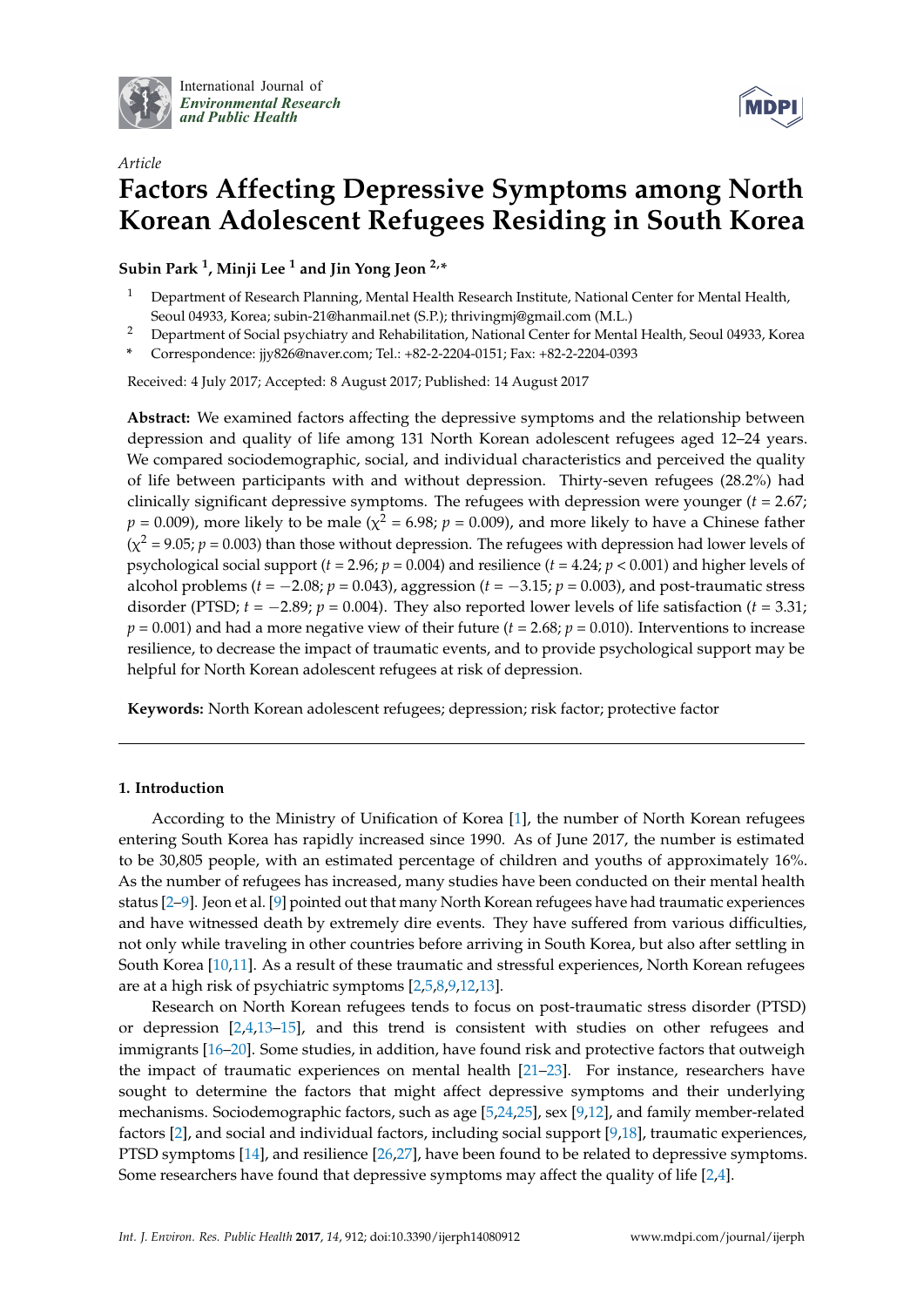Because most studies conducted on North Korean refugees and the policies dealing with these refugees have mainly focused on mental health and the quality of life in adults, there is a need for research on adolescents [\[4](#page-7-3)[,6\]](#page-7-4). Considering that adolescence is a period of distinctive physical and psychological development and further psychopathological development [\[28\]](#page-8-17), and that refugees have had unique experiences during preflight, flight, and resettlement [\[29\]](#page-8-18), it is not difficult to imagine that North Korean adolescent refugees face various difficulties [\[30\]](#page-9-0). Therefore, it is necessary to identify the risk factors and the protective factors affecting depression in North Korean adolescent refugees and to investigate how we could intervene to improve their quality of life.

On the basis of these prior studies, this study hypothesizes that sociodemographic, social, and individual characteristics affect refugees' depressive symptoms, which are also related to their quality of life. We found that it was necessary to conduct within-group comparative studies that could guarantee the homogeneity of the group in identifying variables related to depression among North Korean adolescent refugees. Therefore, the current study was conducted to investigate factors that might affect refugees' depressive symptoms and the impact of these on the quality of life to obtain insight for appropriate interventions and services in accordance with the results of this study.

#### **2. Materials and Methods**

#### *2.1. Participants and Procedure*

This study was conducted at three alternative schools for North Korean adolescent refugees who were preparing for the qualification examinations for middle and high school graduation in 2016. After consulting with the principals of the participating schools and the teachers in charge, the research manager visited the schools and explained the purpose of the survey to the teachers and the students. The survey was conducted on participants who voluntarily agreed to participate in the survey. All participants were asked to complete a questionnaire to obtain information on sociodemographic (age, sex, paternal origin, and residence), social (psychological and practical support), and individual (resilience, aggression, alcohol-related problems, and PTSD symptoms) characteristics; the perceived quality of life; and depression. The study was reviewed and approved by the institutional review board of the National Center for Mental Health (No. 116271-2017-22).

Among 151 students aged 12–34 years who were registered in the three participating schools, 136 students aged 12–24 years were initially selected for the study. Data from 131 participants (51 males and 80 females; mean age: 18.47 years; SD = 2.82) were used in the analysis, excluding data from 5 students who refused to participate or who answered the questions incompletely. The mean Children's Depression Inventory (CDI) score of the participants was 16.47, with a standard deviation of 7.72. Among them, 37 (28.2%) had clinically significant depressive symptoms.

#### *2.2. Measurements*

## 2.2.1. Sociodemographic Data

Sociodemographic data were gathered on age, sex, parental origin (Korean, Chinese, or other), and residence (residence with family, living with relatives/friends/alone, or residence in a facility).

#### 2.2.2. Psychological and Practical Support

Psychological support was assessed by the following question: "How much psychological support do you currently receive from your family, relatives, friends, and others around you?" Practical support was assessed by the following question: "How much practical support do you currently receive from your family, relatives, friends, and others around you?" The responses to both questions were assessed by a 10-point Likert scale (1 = "not at all"; 10 = "receive enough support").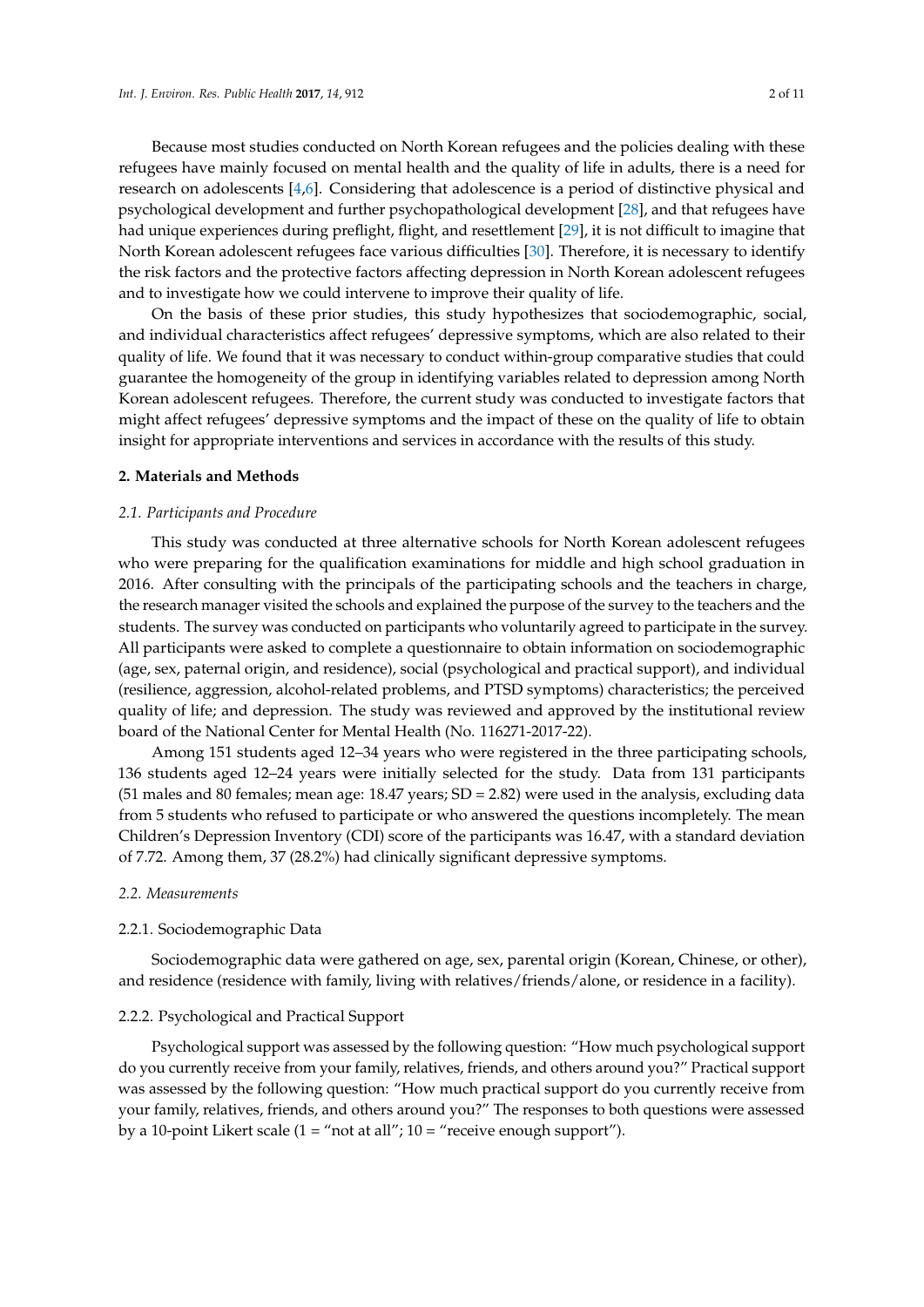## 2.2.3. Resilience

The Brief Resilience Scale [\[31\]](#page-9-1) was used to assess resilience as the self-perceived ability to bounce back from stress. The six items were scored on a five-point scale  $(1 = "strongly disappear; 5 = "strongly$ agree"). The scale comprised positive (items 1, 3, and 5) and negative items (items 2, 4, and 6). The range of total possible scores was from 6 to 30, and a higher score indicated a higher resilience. In our study, Cronbach's  $\alpha$  for the scale was 0.79.

## 2.2.4. Aggression

Aggression was assessed using the Aggression Questionnaire (AQ) [\[32\]](#page-9-2). The AQ consisted of 27 items and 4 subscales: physical aggression (9 items), verbal aggression (5 items), anger (8 items), and hostility (8 items). The responses to each item were on a Likert-type scale ranging from 1 to 5 (1 = "never"; 5 = "always"). Items 15 and 24 were reverse-scoring items, and higher scores indicated a higher aggression. In our study, Cronbach's α for the scale was 0.87.

## 2.2.5. PTSD Symptoms

The Children's Revised Impact of Event Scale (CRIES) [\[33\]](#page-9-3) was used to assess PTSD symptoms. The Korean version of the CRIES was obtained from the Children and War Foundation Web page [\(http://www.childrenandwar.org/measures/\)](http://www.childrenandwar.org/measures/). The scale is a self-reported questionnaire, originally adapted from the Impact of Event Scale (IES) [\[34\]](#page-9-4). CRIES-13 consists of 13 items assessing the core symptoms of PTSD: intrusion, avoidance, and arousal. Each item is scored on a four-point scale (0 = "not at all"; 3 = "often"). In the present sample, Cronbach's  $\alpha$  for the scale was 0.91.

## 2.2.6. Alcohol-Related Problems

The Alcohol Use Disorders Identification Test (AUDIT) developed by the World Health Organization [\[35\]](#page-9-5) is a useful tool for the early screening of individuals at risk of a drinking problem. Although AUDIT-K [\[36\]](#page-9-6) is composed of 10 items, we measured the drinking behavior using 3 items (AUDIT-C) [\[37\]](#page-9-7): (1) "How often do you have a drink containing alcohol?" (2) "How many drinks containing alcohol do you have on a typical day when you are drinking?" (3) "How often do you have six or more drinks on one occasion?" Each item was scored on a five-point scale (0 = "never";  $4 = 4 + \text{times/week}$ ", "7–9 cups", or "daily or almost daily"). In the present sample, Cronbach's  $\alpha$  for the scale was 0.83.

## 2.2.7. Quality of Life

The quality of life was measured by the subjective well-being question from the Gallup World Poll [\[38\]](#page-9-8), which was originally from the Cantril Self-Anchoring Striving Scale [\[39\]](#page-9-9). The participants were asked to describe their level of life satisfaction during the past (5 years ago), the present, and the future (5 years from now) on a scale of 0 to 10 ( $0 =$  "worst";  $10 =$  "best").

#### 2.2.8. Depression

Depression was assessed using the CDI developed by Kovacs and Beck [\[40\]](#page-9-10) to measure the degree of depression in children, as validated in a Korean version by Cho and Lee [\[41\]](#page-9-11). The CDI is a 27-item, self-rated, symptom-oriented scale that assesses mood during the previous 2 weeks. Each item is rated from 0 to 2; higher scores indicate a more severe degree of depression. We used a cut-off score of 22. Yang and colleagues [\[42\]](#page-9-12) recommended cut-off scores of 22 for mild depression, 26 for moderate depression, and 29 for severe depression. In our study, Cronbach's  $\alpha$  for the scale was 0.75.

## 2.2.9. Statistical Analyses

Descriptive statistics were obtained on the data for the sociodemographic characteristics, depression, the quality of life, and the psychological characteristics. Then, on the basis of the CDI cut-off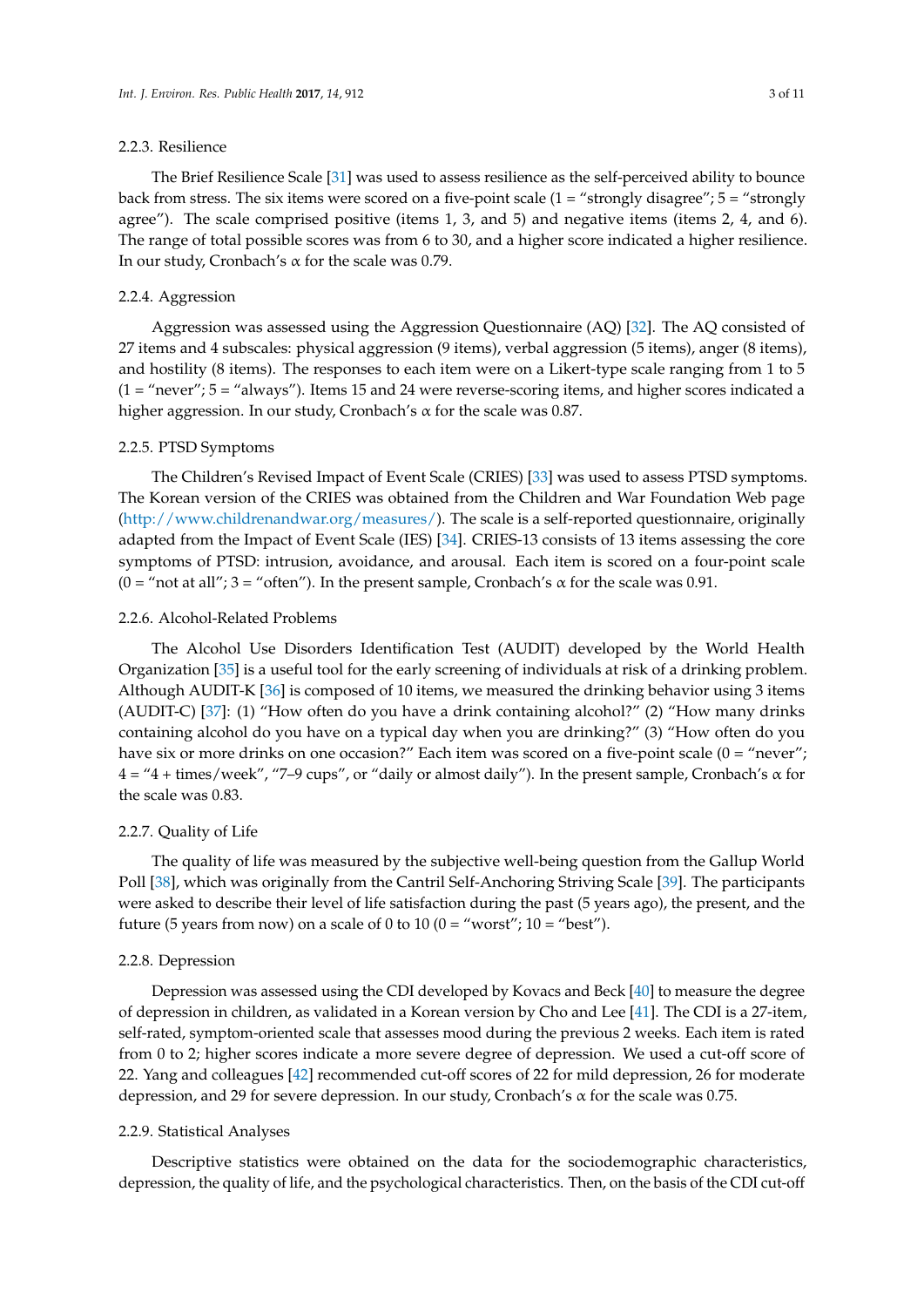point, the participants were divided into two groups (those with and without depression) to identify group differences in the measured variables. A  $\chi^2$  test was performed on the qualitative variables, such as sex, paternal origin, and residence, and a *t*-test and an analysis of covariance (ANCOVA) were performed on each of the measured quantitative variables to reveal any significant differences between the groups. A binary logistic regression analysis with backward stepwise elimination was subsequently conducted using depression as the main outcome variable and the sociodemographic, social, and individual variables as the principal predictors. Pearson correlation analysis was performed to analyze the correlations between the measured quantitative variables. All the statistical analyses were performed using SPSS Statistics 21.0 [\[43\]](#page-9-13). Statistical significance was defined as an alpha of less than 0.05.

# **3. Results**

Table [1](#page-3-0) shows the sociodemographic characteristics of North Korean adolescent refugees with and without depression. All the participants' mothers were ethnically Korean. Significant differences were found between the two groups. North Korean adolescent refugees with depression were younger  $(t = 2.67; p = 0.009)$ , more likely to be male ( $\chi^2 = 6.98; p = 0.009$ ), and more likely to have a Chinese father ( $\chi^2$  = 9.05; *p* = 0.003) than those without depression. There was no significant difference in residence between the two groups.

<span id="page-3-0"></span>**Table 1.** Sociodemographic characteristics of North Korean adolescent refugees (NKAR) with and without depression.

|                                 | NKAR without Depression $(N = 94)$ | NKAR with Depression $(N = 37)$ |         |       |
|---------------------------------|------------------------------------|---------------------------------|---------|-------|
| <b>Characteristics</b>          | $N$ (%)                            | $N$ (%)                         | $x^2/t$ | p     |
| Sex, male                       | 30(31.9)                           | 21(56.8)                        | 6.89    | 0.009 |
| Age, mean (SD)                  | 18.82 (3.01)                       | 17.59(2.05)                     | 2.67    | 0.009 |
| Paternal origin                 |                                    |                                 | 9.05    | 0.003 |
| Korean                          | 56 (74.7)                          | 11(42.3)                        |         |       |
| Chinese                         | 19(25.3)                           | 15(57.7)                        |         |       |
| Residence                       |                                    |                                 | 2.45    | 0.293 |
| With family                     | 40(43.0)                           | 17(47.2)                        |         |       |
| With<br>relatives/friends/alone | 47(50.0)                           | 19(52.8)                        |         |       |
| In a facility                   | 6(6.5)                             | $\theta$                        |         |       |

Table [2](#page-4-0) shows the social and individual characteristics of North Korean adolescent refugees with and without depression. Those with depression had lower levels of psychological social support  $(t = 2.96; p = 0.004)$  and resilience  $(t = 4.24; p < 0.001)$  and higher levels of alcohol-related problems (*t* = −2.08; *p* = 0.043), aggression (*t* = −3.15; *p* = 0.003), and PTSD symptoms (*t* = −2.89; *p* = 0.004) than those without depression. These differences remained significant even after adjustments for the age, sex, and paternal origin, except for the group difference in aggression. There was no significant difference in practical support between the groups.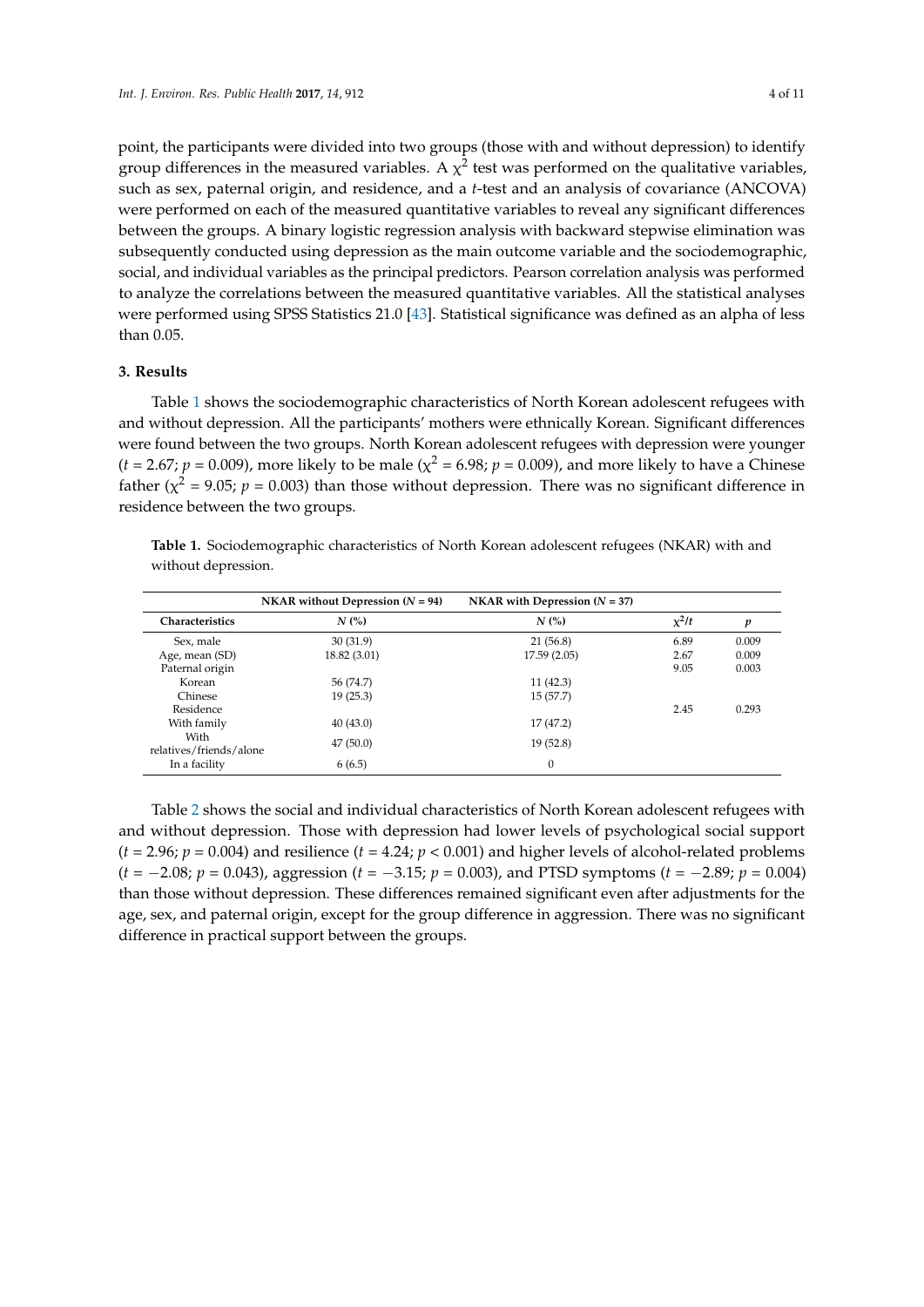| <b>Characteristics</b>                  | <b>NKAR</b> without<br>Depression $(N = 94)$ | <b>NKAR</b> with<br>Depression $(N = 37)$ | $t$ -Test |         | <b>ANCOVA</b> |       |
|-----------------------------------------|----------------------------------------------|-------------------------------------------|-----------|---------|---------------|-------|
|                                         | Mean (SD)                                    | Mean (SD)                                 | p         |         | F             | p     |
| Social                                  |                                              |                                           |           |         |               |       |
| Psychological support                   | 6.28(2.77)                                   | 4.69(2.55)                                | 2.96      | 0.004   | 4.23          | 0.042 |
| Practical support                       | 6.57(2.53)                                   | 5.77(2.58)<br>1.60                        |           | 0.113   | 2.71          | 0.103 |
| Individual                              |                                              |                                           |           |         |               |       |
| Resilience                              | 19.97 (3.87)                                 | 16.75(3.86)                               | 4.24      | < 0.001 | 9.15          | 0.003 |
| Aggression                              | 64.20 (13.49)                                | 73.73 (16.32)                             | 3.15      | 0.003   | 2,32          | 0.131 |
| Alcohol-related problems                | 1.67(2.31)                                   | 2.86(3.19)                                | 2.08      | 0.043   | 5.19          | 0.025 |
| Post-traumatic stress disorder symptoms | 19.43 (7.96)                                 | 24.05 (8.93)                              | 2.89      | 0.004   | 4.28          | 0.041 |

<span id="page-4-0"></span>**Table 2.** Social and individual characteristics of North Korean adolescent refugees (NKAR) with and without depression.

Analysis of covariance (ANCOVA) models include age, sex, and paternal origin as covariates.

Table [3](#page-4-1) presents the perceived quality of life during the past, the present, and the future in the groups. North Korean adolescent refugees with depression reported a lower life satisfaction in the present  $(t = 3.31; p = 0.001)$  and had a more negative view of their future  $(t = 2.68; p = 0.010)$  than those without depression. The difference in life satisfaction in the past between the two groups was marginally significant  $(t = 1.90; p = 0.059)$ . These differences remained significant even after adjustments for the age, sex, and paternal origin in the ANCOVA model.

<span id="page-4-1"></span>**Table 3.** Perceived quality of life of North Korean adolescent refugees (NKAR) with and without depression.

| <b>Life Satisfaction</b> | <b>NKAR</b> without Depression<br>$(N = 94)$ | <b>NKAR</b> with Depression<br>$(N = 37)$ | $t$ -Test |       | <b>ANCOVA</b> |       |
|--------------------------|----------------------------------------------|-------------------------------------------|-----------|-------|---------------|-------|
|                          | Mean (SD)                                    | Mean (SD)                                 |           | n     |               | v     |
| Present                  | 5.36(1.98)                                   | 4.03(2.25)                                | 3.31      | 0.001 | 7.24          | 0.008 |
| Past                     | 5.12(2.38)                                   | 4.20(2.42)                                | 1.90      | 0.059 | 4.77          | 0.031 |
| Future                   | 8.02(1.95)                                   | 6.74(2.56)                                | 2.68      | 0.010 | 5.73          | 0.019 |

Analysis of covariance (ANCOVA) models include age, sex, and paternal origin as covariates.

Table [4](#page-4-2) presents the results of the stepwise multiple logistic regression analysis to investigate which factors were important for predicting depression among North Korean adolescent refugees. An older age (OR = 0.78; 95% CI = 0.64–0.94), psychological support (OR = 0.75; 95% CI = 0.63–0.91), and resilience (OR =  $0.83$ ;  $95\%$  CI =  $0.73-0.96$ ) were associated with a decreased risk of depression, and alcohol-related problems ( $OR = 1.29$ ;  $95\% CI = 1.08$ -1.55) were associated with an increased risk of depression.

**Table 4.** Risk and protective factors identified in the stepwise logistic regression model.

<span id="page-4-2"></span>

|                          | ß       | <b>Standard Error</b> | <b>Wald Test</b> | n     | OR (95% CI)         |
|--------------------------|---------|-----------------------|------------------|-------|---------------------|
| Dependent Variables      |         |                       |                  |       |                     |
| Age                      | $-0.26$ | 0.10                  | 6.80             | 0.009 | $0.78(0.64 - 0.94)$ |
| Psychological support    | $-0.28$ | 0.09                  | 9.17             | 0.002 | $0.75(0.63 - 0.91)$ |
| Resilience               | $-0.18$ | 0.07                  | 7.00             | 0.008 | $0.83(0.73 - 0.95)$ |
| Alcohol-related problems | 0.26    | 0.09                  | 7.83             | 0.005 | $1.29(1.08-1.55)$   |

The ß values are the estimated unstandardized regression coefficients; OR indicates the likelihood of depression.

Table [5](#page-5-0) presents the correlations between each of the social and individual variables, the depressive symptoms, and the life satisfaction. The CDI scores negatively correlated with the psychological support (*r* = −0.21; *p* = 0.017), resilience (*r* = −0.55; *p* < 0.001), and life satisfaction (*r* = −0.45; *p* < 0.001), and positively correlated with aggression ( $r = 0.35$ ;  $p < 0.001$ ), alcohol-related problems ( $r = 0.21$ ; *p* = 0.018), and PTSD symptoms (*r* = 0.43; *p* < 0.001).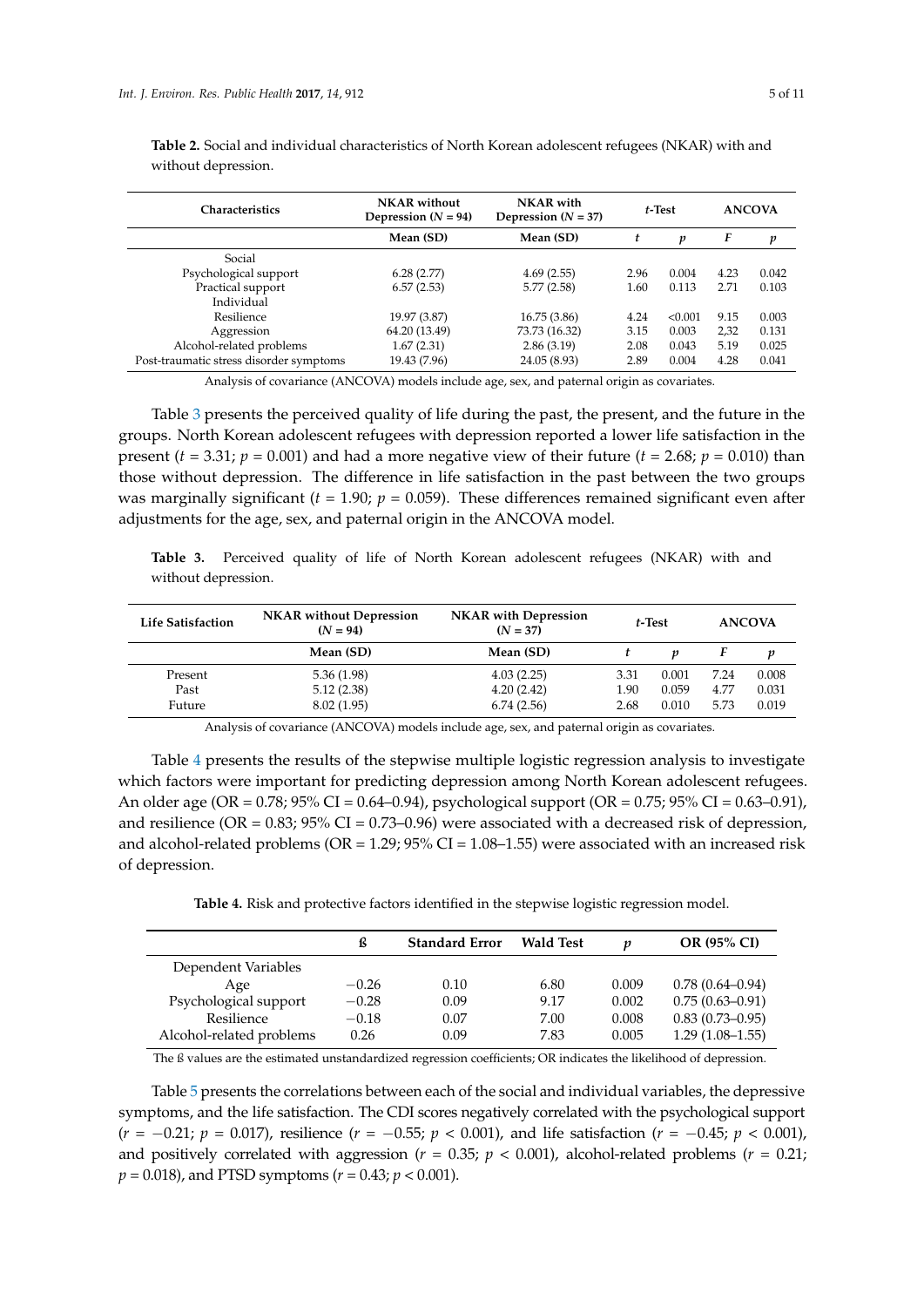<span id="page-5-0"></span>

|                              | Depressive<br>Symptoms | Psycho-Logical<br>Support | Practical<br>Support | Resilience            | Aggression           | Alcohol-Related<br>Problems | <b>PTSD</b><br><b>Symptoms</b> |
|------------------------------|------------------------|---------------------------|----------------------|-----------------------|----------------------|-----------------------------|--------------------------------|
| Psychological<br>support     | $-0.21(0.017)$         |                           |                      |                       |                      |                             |                                |
| Practical<br>support         | $-0.17(0.062)$         | $0.40$ ( $< 0.001$ )      |                      |                       |                      |                             |                                |
| Resilience                   | $-0.55$ ( $< 0.001$ )  | 0.17(0.053)               | 0.17(0.055)          |                       |                      |                             |                                |
| Aggression                   | $0.35 \approx 0.001$   | 0.003(0.973)              | 0.02(0.842)          | $-0.33$ ( $< 0.001$ ) |                      |                             |                                |
| Alcohol-                     |                        |                           |                      |                       |                      |                             |                                |
| related                      | 0.21(0.018)            | 0.10(0.260)               | $-0.04(0.623)$       | $-0.18(0.047)$        | 0.17(0.051)          |                             |                                |
| problems                     |                        |                           |                      |                       |                      |                             |                                |
| Post-traumatic               |                        |                           |                      |                       |                      |                             |                                |
| stress disorder              | $0.43$ ( $< 0.001$ )   | $-0.16(0.069)$            | $-0.18(0.037)$       | $-0.51$ ( $< 0.001$ ) | $0.36 \approx 0.001$ | 0.14(0.103)                 |                                |
| symptoms                     |                        |                           |                      |                       |                      |                             |                                |
| Present life<br>satisfaction | $-0.45$ (<0.001)       | 0.15(0.082)               | 0.20(0.025)          | 0.23(0.010)           | $-0.07(0.448)$       | $-0.19(0.033)$              | $-0.18(0.044)$                 |

**Table 5.** Correlations between the measured variables.

Pearson's *r* (*p*-value) was presented.

# **4. Discussion**

As expected, there were significant differences in the sociodemographic, social, and individual characteristics between North Korean adolescent refugees with and without depression. The higher prevalence of depression in males was inconsistent with the results of previous studies showing that the prevalence of depression in women was higher than that in men among the general population [\[44,](#page-9-14)[45\]](#page-9-15) and among North Korean refugees [\[12\]](#page-8-4). This discrepancy could be partially explained by sex differences in adolescent development. Pak [\[46\]](#page-9-16) found that the mean height-for-age and weight-for age *z*-scores of North Korean refugee boys were significantly lower than those of girls, indicating that the girls' growth status was better than that of the boys. Given the importance of growth among adolescents for comparisons with their peers, their physical growth status might influence their emotions. Another possible explanation for this discrepancy is sex differences in perceived discrimination, which is a well-known stressor of depression. Kim and Noh [\[47\]](#page-9-17) found that men reported higher levels of discrimination, which were significantly associated with an increased risk of depressive symptoms, than women among Korean immigrants residing in Toronto, Canada. This finding implies that men are more likely to be susceptible to negative social cues, such as discrimination, and therefore, they are more vulnerable to depression.

The younger age of participants with depression was supported by the findings of previous studies. Qouta et al. [\[24\]](#page-8-11) examined the relationships among war trauma, maternal neuroticism, psychological distress, and child psychological distress, and found that a younger age was associated with an internalizing of problems. Because their cognitive inhibitory processes are deficient and their ability to interpret the meanings of traumatic experiences and the related emotions is limited [\[48\]](#page-9-18), younger people are more vulnerable to traumatic experiences. In addition, there was a significant difference in the paternal origin between participants with and without depression in our study; those who had a Chinese father tended to be more depressed. One explanation for the group difference in the paternal origin is that children and adolescents born to a North Korean refugee mother and a Chinese father in a third country (China) are more likely to experience social discrimination and exclusion from institutional support, a limitation in Korean language skills, family instability, and self-identity confusion [\[49–](#page-9-19)[51\]](#page-9-20). Another explanation is that communication and interaction between North Korean refugee children and their Chinese fathers may be limited because the fathers and the children have different mother tongues, traditions, and values. In this case, it could be difficult for North Korean refugee children to develop a secure attachment and close relationship with their fathers, which could eventually lead to a failure of the fathers to provide appropriate guidance to their children and adolescents. In relation to this assumption, a supportive study proved the relationship between attachment and children's depressive symptoms among North Korean refugees [\[25\]](#page-8-12). The refugees' place of residence showed no significant relation with depressive symptoms, a result consistent with that of the previous study [\[26\]](#page-8-15).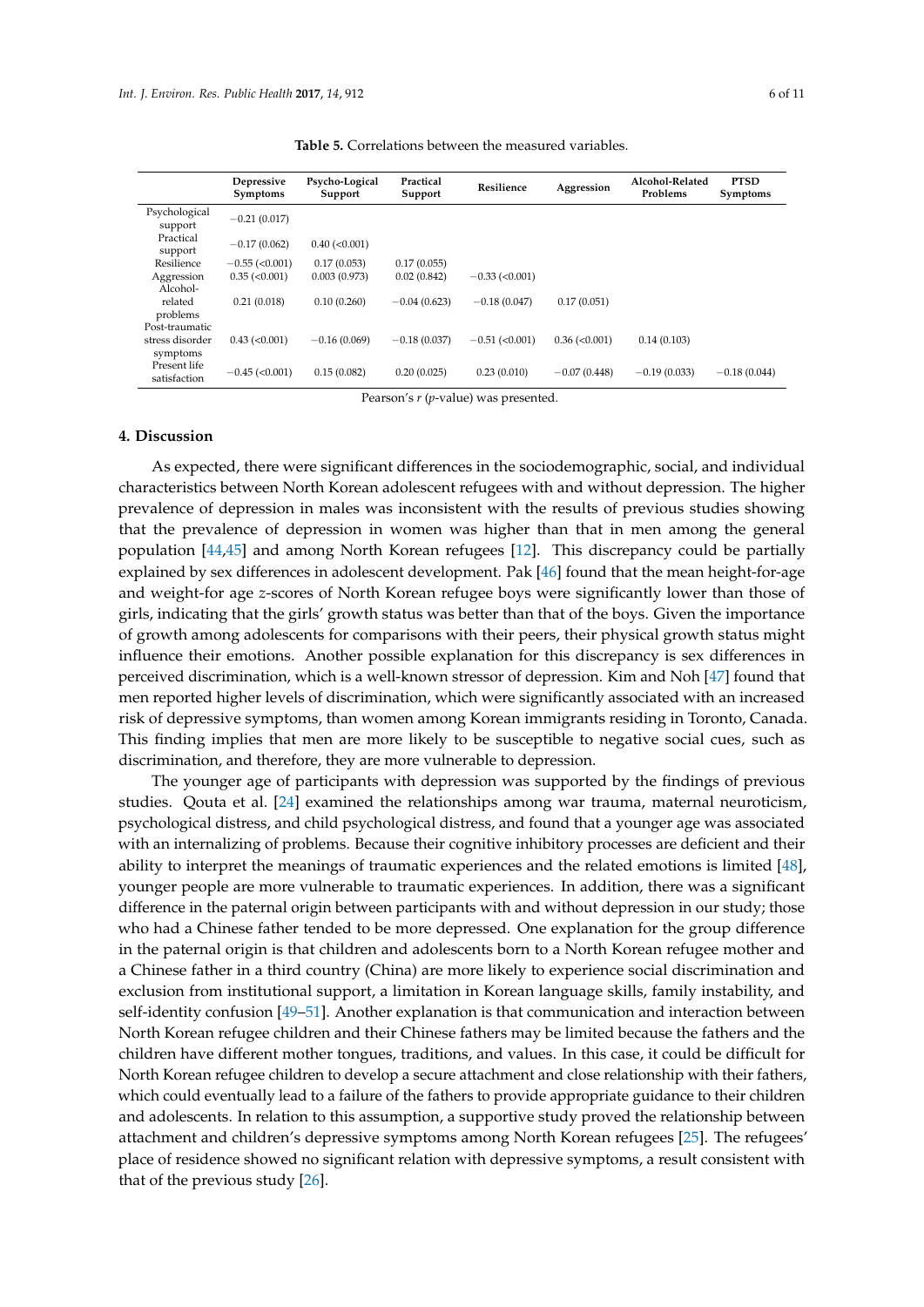There were significant differences in individual characteristics between the depressed and non-depressed groups. The depressed group had higher levels of aggression, alcohol-related problems, and PTSD symptoms. This result was consistent with those of the previous study showing that internalized problems, including depression and anxiety, were strongly correlated with PTSD symptoms and externalized problems, including aggression and delinquency, among North Korean refugee children [\[51\]](#page-9-20). Our results were also consistent with previous studies showing that PTSD symptoms and depressive symptoms were related in adult North Korean refugees [\[14](#page-8-14)[,52\]](#page-9-21). Traumatic events that North Korean adolescent refugees have experienced are possibly associated not only with PTSD symptoms but also with externalized problems, such as aggression and alcohol-related problems, and eventually influence their depressive symptoms [\[53\]](#page-9-22). Therefore, PTSD symptoms, alcohol-related problems, and aggression may be risk factors or early signs of depression. Lower levels of resilience in the depressed group from our study were consistent with the results of previous studies conducted on North Korean adolescent [\[54\]](#page-9-23) and adult refugees [\[27\]](#page-8-16) and adolescent refugees living in South Australia [\[23\]](#page-8-10). Generally, resilience may play a protective role against depression among refugees and may potentially ameliorate the effects of other risk factors of depression.

The level of psychological support was significantly higher in the non-depressed group. In consistency with our results, previous studies have reported that perceived social support was related to better psychological adaptation and fewer internalized symptoms among young North Korean refugees [\[55](#page-10-0)[,56\]](#page-10-1). Baek et al. [\[56\]](#page-10-1) classified young North Korean refugees' friends into North and South Koreans and found that only friendships with South Korean peers were associated with fewer internalized symptoms. Friendships with South Korean peers and their psychological support might help North Korean refugees to adjust and adapt to the South Korean society. A previous study conducted on Namibian adolescent refugees also showed that good social support ameliorated the effect of prolonged exile on depression [\[18\]](#page-8-13). Taken together, psychological social support may not only be a protective factor but might also be a favorable prognostic factor in depression.

Additionally, we carried out further analysis to clarify the predictive factors of depression. When all the significant variables were included in the stepwise regression model, younger age, lower psychological support, lower resilience, and alcohol-related problems significantly predicted depression in the final model. Therefore, we emphasize that these four factors are the most important predictive factors of depression for North Korean adolescent refugees.

Moreover, North Korean adolescent refugees with depression reported a lower life satisfaction for the present and the future. According to previous studies, life satisfaction buffers against negative impacts of stress and psychopathological behavior among adolescents [\[57\]](#page-10-2), and mediates the relationship between stressful life events and internalized behaviors [\[58\]](#page-10-3). Gilman and Huebner [\[59\]](#page-10-4) found that youths in a high-satisfaction group reported a significantly higher adaptive function than those in a low-satisfaction group. Therefore, it is possible that life satisfaction can affect the mental health and overall social adaptation of North Korean adolescent refugees.

The study results have important practical implications for mental health service providers and policy makers. First, the results revealed that there were differences in depressive symptoms according to sex, age, and paternal origin. Understanding the differences and their underlying meanings would be helpful in providing customized services for those who are in need. Additionally, service providers would be guided to a specific and practical intervention aiming to decrease the impacts of aggression, alcohol-related problems, and PTSD symptoms while increasing individual resilience. Second, psychological support, which should be provided by the society and community to which the individual belongs, was identified as a protective factor against depression. Given the positive effects of cross-group friendships on the well-being of minorities [\[60\]](#page-10-5), it is necessary to establish policies that increase opportunities for North Korean adolescent refugees to interact with their South Korean peers and to receive psychological support from them.

There were some limitations to this study. One limitation was its cross-sectional design, which could not identify causal relationships between depressive symptoms and other variables.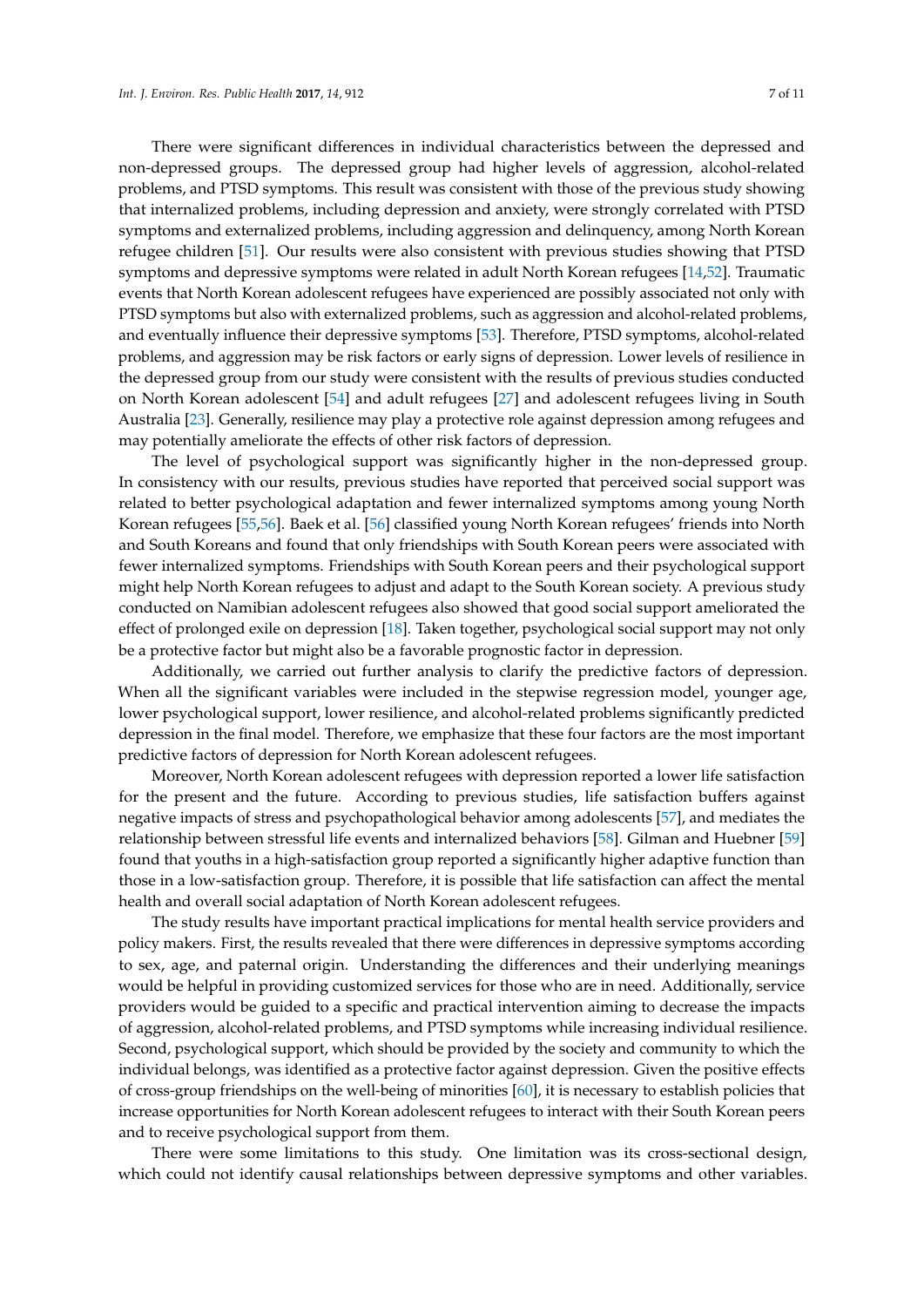A longitudinal study on North Korean adolescent refugees is recommended to overcome this limitation. Another limitation was that our participants were recruited from specific volunteering schools and were not representative of adolescent North Korean refugees. Further research needs to consider the inclusion of a wide range of samples from across the nation. Finally, the finding of depression was based on self-reported questionnaires and not on diagnostic interviews. Although the CDI used to measure the depression is a well-validated instrument, some researchers mentioned that a qualitative, participatory study needs to be conducted, particularly for a study on refugees, to achieve an overall

understanding [\[61\]](#page-10-6).

A strength of this study was that it was designed as a within-group study to ensure the homogeneity of the groups between North Korean refugee adolescents with and without depression. Additionally, this study investigated not only the risk factors for depression but also the protective factors, including resilience, which enabled us to accumulate and enhance the information and knowledge regarding North Korean adolescent refugees who were in need, to intervene in a more appropriate manner to improve their mental health and quality of life.

# **5. Conclusions**

This study examined the risk factors and protective factors that affect depressive symptoms among North Korean adolescent refugees and that affect their quality of life. One-third of all the participants had clinically significant depression. Their depressive symptoms were related to the male sex; a younger age; a Chinese father; higher levels of alcohol problems, aggression, and PTSD symptoms; and lower levels of psychological support and resilience. Refugees with depression reported lower levels of life satisfaction than those who were not depressed. The results suggest that understanding the sociodemographic factors related to depressive symptoms will be of practical help for providing mental health care to North Korean adolescent refugees. We emphasize the importance of a multifaceted approach by mental health service providers and related policy makers to increase resilience, to decrease alcohol-related problems, and to provide psychological support to North Korean adolescent refugees at risk for depression.

**Acknowledgments:** This work was supported by the National Research Foundation of Korea (NRF) grant funded by the Korean Government (NRF-2016R1D1A1B03931297).

**Author Contributions:** Jin Yong Jeon conceived the study and collected the data. Subin Park drafted the paper and analyzed the data. Minji Lee helped to draft the manuscript.

**Conflicts of Interest:** The authors declare no conflict of interest.

## **References**

- <span id="page-7-0"></span>1. Ministry of Unification, Number of North Korean Defectors Entering South Korea. Available online: <http://www.unikorea.go.kr/content.do?cmsid=1440> (accessed on 11 August 2017).
- <span id="page-7-1"></span>2. Jeon, B.-H.; Kim, M.-D.; Hong, S.-C.; Kim, N.-R.; Lee, C.-I.; Kwak, Y.-S.; Park, J.-H.; Chung, J.; Chong, H.; Jwa, E.-K.; et al. Prevalence and correlates of depressive symptoms among North Korean defectors living in South Korea for more than one year. *Psychiatry Investig.* **2009**, *6*, 122–130. [\[CrossRef\]](http://dx.doi.org/10.4306/pi.2009.6.3.122) [\[PubMed\]](http://www.ncbi.nlm.nih.gov/pubmed/20046386)
- 3. Lee, B.; Youm, Y. Social network effects on post-traumatic stress disorder (PTSD) in female North Korean immigrants. *J. Prev. Med. Public Health* **2010**, *44*, 191–200. [\[CrossRef\]](http://dx.doi.org/10.3961/jpmph.2011.44.5.191) [\[PubMed\]](http://www.ncbi.nlm.nih.gov/pubmed/22020184)
- <span id="page-7-3"></span>4. Choi, S.K.; Min, S.J.; Cho, M.S.; Joung, H.; Park, S.M. Anxiety and depression among North Korean young defectors in South Korea and their association with health-related quality of life. *Yonsei Med. J.* **2011**, *52*, 502–509. [\[CrossRef\]](http://dx.doi.org/10.3349/ymj.2011.52.3.502) [\[PubMed\]](http://www.ncbi.nlm.nih.gov/pubmed/21488195)
- <span id="page-7-2"></span>5. Kim, H.H.; Lee, Y.J.; Kim, H.K.; Kim, J.E.; Kim, S.J.; Bae, S.-M.; Cho, S.-J. Prevalence and correlates of psychiatric symptoms in North Korean defectors. *Psychiatry Investig.* **2011**, *8*, 179–185. [\[CrossRef\]](http://dx.doi.org/10.4306/pi.2011.8.3.179) [\[PubMed\]](http://www.ncbi.nlm.nih.gov/pubmed/21994503)
- <span id="page-7-4"></span>6. Lee, Y.M.; Shin, O.J.; Lim, M.H. The psychological problems of North Korean adolescent refugees living in South Korea. *Psychiatry Investig.* **2012**, *9*, 217–222. [\[CrossRef\]](http://dx.doi.org/10.4306/pi.2012.9.3.217) [\[PubMed\]](http://www.ncbi.nlm.nih.gov/pubmed/22993519)
- 7. Kim, S.-H.; Kim, H.K.; Lee, N. Psychological features of North Korean female refugees on the MMPI-2: Latent profile analysis. *Psychol. Assess.* **2013**, *25*, 1091–1102. [\[CrossRef\]](http://dx.doi.org/10.1037/a0033097) [\[PubMed\]](http://www.ncbi.nlm.nih.gov/pubmed/23730825)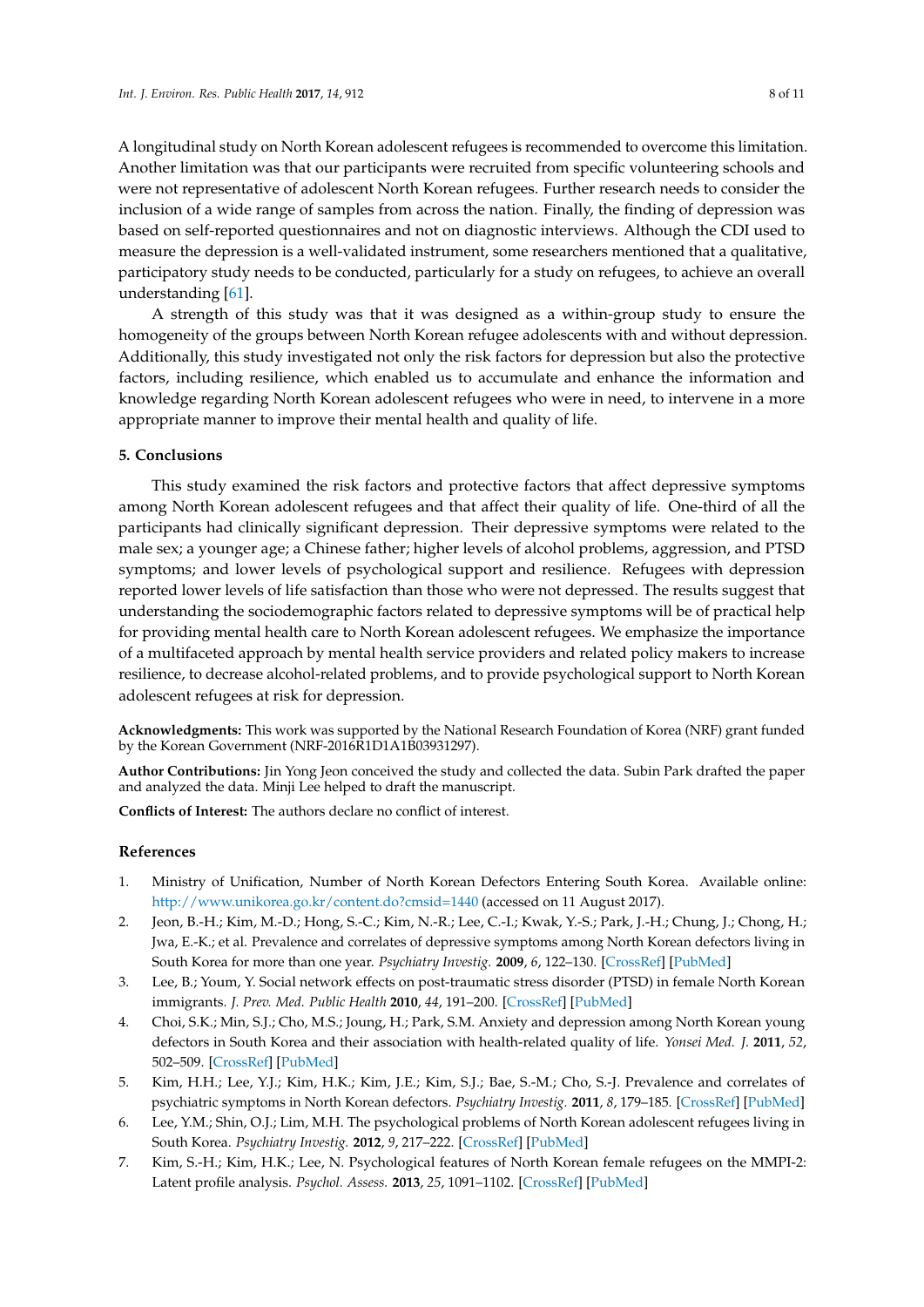- <span id="page-8-3"></span>8. Jun, J.Y.; Lee, Y.-J.G.; Lee, S.-H.; Yoo, S.Y.; Song, J.; Kim, S.J. Association between defense mechanisms and psychiatric symptoms in North Korean Refugees. *Compr. Psychiatry* **2015**, *56*, 179–187. [\[CrossRef\]](http://dx.doi.org/10.1016/j.comppsych.2014.10.001) [\[PubMed\]](http://www.ncbi.nlm.nih.gov/pubmed/25459417)
- <span id="page-8-0"></span>9. Jeon, W.-T.; Yu, S.-E.; Cho, Y.-A.; Eom, J.-S. Traumatic experiences and mental health of North Korean refugees in South Korea. *Psychiatry Investig.* **2008**, *5*, 213–220. [\[CrossRef\]](http://dx.doi.org/10.4306/pi.2008.5.4.213) [\[PubMed\]](http://www.ncbi.nlm.nih.gov/pubmed/20046340)
- <span id="page-8-1"></span>10. Yu, S.-E.; Eom, J.-S.; Jeon, W.-T. The factors affecting the development of national identity as South Korean in North Korean refugees living in South Korea. *Psychiatry Investig.* **2012**, *9*, 209–216. [\[CrossRef\]](http://dx.doi.org/10.4306/pi.2012.9.3.209) [\[PubMed\]](http://www.ncbi.nlm.nih.gov/pubmed/22993518)
- <span id="page-8-2"></span>11. Kim, H.K.; Lee, O.J. A phenomenological study on the experience of North Korean refugees. *Nurs. Sci. Q.* **2009**, *22*, 85–88. [\[PubMed\]](http://www.ncbi.nlm.nih.gov/pubmed/19176865)
- <span id="page-8-4"></span>12. Yu, S.-E.; Jeon, W.-T. Mental health of North Korean refugees in protective facilities in China. *Psychiatry Investig.* **2008**, *5*, 70–77. [\[CrossRef\]](http://dx.doi.org/10.4306/pi.2008.5.2.70) [\[PubMed\]](http://www.ncbi.nlm.nih.gov/pubmed/20046348)
- <span id="page-8-5"></span>13. Song, B.-A.; Yoo, S.-Y.; Kang, H.-Y.; Byeon, S.-H.; Shin, S.-H.; Hwang, E.-J.; Lee, S.-H. Post-traumatic stress disorder, depression, and heart-rate variability among North Korean defectors. *Psychiatry Investig.* **2011**, *8*, 297–304. [\[CrossRef\]](http://dx.doi.org/10.4306/pi.2011.8.4.297) [\[PubMed\]](http://www.ncbi.nlm.nih.gov/pubmed/22216038)
- <span id="page-8-14"></span>14. Lee, Y.-J.G.; Jun, J.Y.; Lee, Y.J.; Park, J.; Kim, S.; Lee, S.H.; Yu, S.Y.; Kim, S.J. Insomnia in North Korean Refugees: Association with depression and post-traumatic stress symptoms. *Psychiatry Investig.* **2016**, *13*, 67–73. [\[CrossRef\]](http://dx.doi.org/10.4306/pi.2016.13.1.67) [\[PubMed\]](http://www.ncbi.nlm.nih.gov/pubmed/26766948)
- <span id="page-8-6"></span>15. Um, M.Y.; Chi, I.; Kim, H.J.; Palinkas, L.A.; Kim, J.Y. Correlates of depressive symptoms among North Korean refugees adapting to South Korean society: The moderating role of perceived discrimination. *Soc. Sci. Med.* **2015**, *131*, 107–113. [\[CrossRef\]](http://dx.doi.org/10.1016/j.socscimed.2015.02.039) [\[PubMed\]](http://www.ncbi.nlm.nih.gov/pubmed/25769109)
- <span id="page-8-7"></span>16. Montgomery, E.; Foldspang, A. Validity of PTSD in a sample of refugee children: Can a separate diagnostic entity be justified? *Int. J. Meth. Psychiatry Res.* **2006**, *15*, 64–74. [\[CrossRef\]](http://dx.doi.org/10.1002/mpr.186) [\[PubMed\]](http://www.ncbi.nlm.nih.gov/pubmed/19722287)
- 17. Montgomery, E. Trauma and resilience in young refugees: A 9-year follow-up study. *Dev. Psychopathol.* **2010**, *22*, 477–489. [\[CrossRef\]](http://dx.doi.org/10.1017/S0954579410000180) [\[PubMed\]](http://www.ncbi.nlm.nih.gov/pubmed/20423554)
- <span id="page-8-13"></span>18. Shisana, O.; Celentano, D.D. Depressive symptomatology among Namibian adolescent refugees. *Soc. Sci. Med.* **1985**, *21*, 1251–1257. [\[CrossRef\]](http://dx.doi.org/10.1016/0277-9536(85)90274-6)
- 19. Fazel, M.; Wheeler, J.; Danesh, J. Prevalence of serious mental disorder in 7000 refugees resettled in western countries: A systematic review. *Lancet* **2005**, *365*, 1309–1314. [\[CrossRef\]](http://dx.doi.org/10.1016/S0140-6736(05)61027-6)
- <span id="page-8-8"></span>20. Reed, R.V.; Fazel, M.; Jones, L.; Panter-Brick, C.; Stein, A. Mental health of displaced and refugee children resettled in low-income and middle-income countries: Risk and protective factors. *Lancet* **2012**, *379*, 250–265. [\[CrossRef\]](http://dx.doi.org/10.1016/S0140-6736(11)60050-0)
- <span id="page-8-9"></span>21. Laban, C.J.; Gernaat, H.B.; Komproe, I.H.; Schreuders, B.A.; De Jong, J.T. Impact of a long asylum procedure on the prevalence of psychiatric disorders in Iraqi asylum seekers in The Netherlands. *J. Nerv. Ment. Dis.* **2004**, *192*, 843–851. [\[CrossRef\]](http://dx.doi.org/10.1097/01.nmd.0000146739.26187.15) [\[PubMed\]](http://www.ncbi.nlm.nih.gov/pubmed/15583506)
- 22. Lie, B. A 3-year follow-up study of psychosocial functioning and general symptoms in settled refugees. *Acta Psychiatry Scand.* **2002**, *106*, 415–425. [\[CrossRef\]](http://dx.doi.org/10.1034/j.1600-0447.2002.01436.x)
- <span id="page-8-10"></span>23. Ziaian, T.; de Anstiss, H.; Antoniou, G.; Baghurst, P.; Sawyer, M. Resilience and its association with depression, emotional and behavioural problems, and mental health service utilisation among refugee adolescents living in South Australia. *Int. J. Popul. Res.* **2012**. [\[CrossRef\]](http://dx.doi.org/10.1155/2012/485956)
- <span id="page-8-11"></span>24. Qouta, S.; Punamäki, R.-L.; El Sarraj, E. Mother-child expression of psychological distress in war trauma. *Clin. Child Psychol. Psychiatry* **2005**, *10*, 135–156. [\[CrossRef\]](http://dx.doi.org/10.1177/1359104505051208)
- <span id="page-8-12"></span>25. Emery, C.R.; Lee, J.Y.; Kang, C. Life after the pan and the fire: Depression, order, attachment, and the legacy of abuse among North Korean refugee youth and adolescent children of North Korean refugees. *Child Abuse Negl.* **2015**, *45*, 90–100. [\[CrossRef\]](http://dx.doi.org/10.1016/j.chiabu.2015.02.002) [\[PubMed\]](http://www.ncbi.nlm.nih.gov/pubmed/25712047)
- <span id="page-8-15"></span>26. Nam, B.; Kim, J.Y.; DeVylder, J.E.; Song, A. Family functioning, resilience, and depression among North Korean refugees. *Psychiatry Res.* **2016**, *245*, 451–457. [\[CrossRef\]](http://dx.doi.org/10.1016/j.psychres.2016.08.063) [\[PubMed\]](http://www.ncbi.nlm.nih.gov/pubmed/27620328)
- <span id="page-8-16"></span>27. Lim, S.-H.; Han, S.-S. A predictive model on North Korean Refugees' adaptation to South Korean society: Resilience in response to psychological trauma. *Asian Nurs. Res.* **2016**, *10*, 164–172. [\[CrossRef\]](http://dx.doi.org/10.1016/j.anr.2016.04.003) [\[PubMed\]](http://www.ncbi.nlm.nih.gov/pubmed/27349675)
- <span id="page-8-17"></span>28. Cicchetti, D.; Rogosch, F.A. A developmental psychopathology perspective on adolescence. *J. Consult. Clin. Psychol.* **2002**, *70*, 6–20. [\[CrossRef\]](http://dx.doi.org/10.1037/0022-006X.70.1.6) [\[PubMed\]](http://www.ncbi.nlm.nih.gov/pubmed/11860057)
- <span id="page-8-18"></span>29. Lustig, S.L.; Kia-Keating, M.; Knight, W.G.; Geltman, P.; Ellis, H.; Kinzie, J.D.; Keane, T.; Saxe, G.N. Review of child and adolescent refugee mental health. *J. Am.. Acad. Child Adolesc. Psy.* **2004**, *43*, 24–36. [\[CrossRef\]](http://dx.doi.org/10.1097/00004583-200401000-00012) [\[PubMed\]](http://www.ncbi.nlm.nih.gov/pubmed/14691358)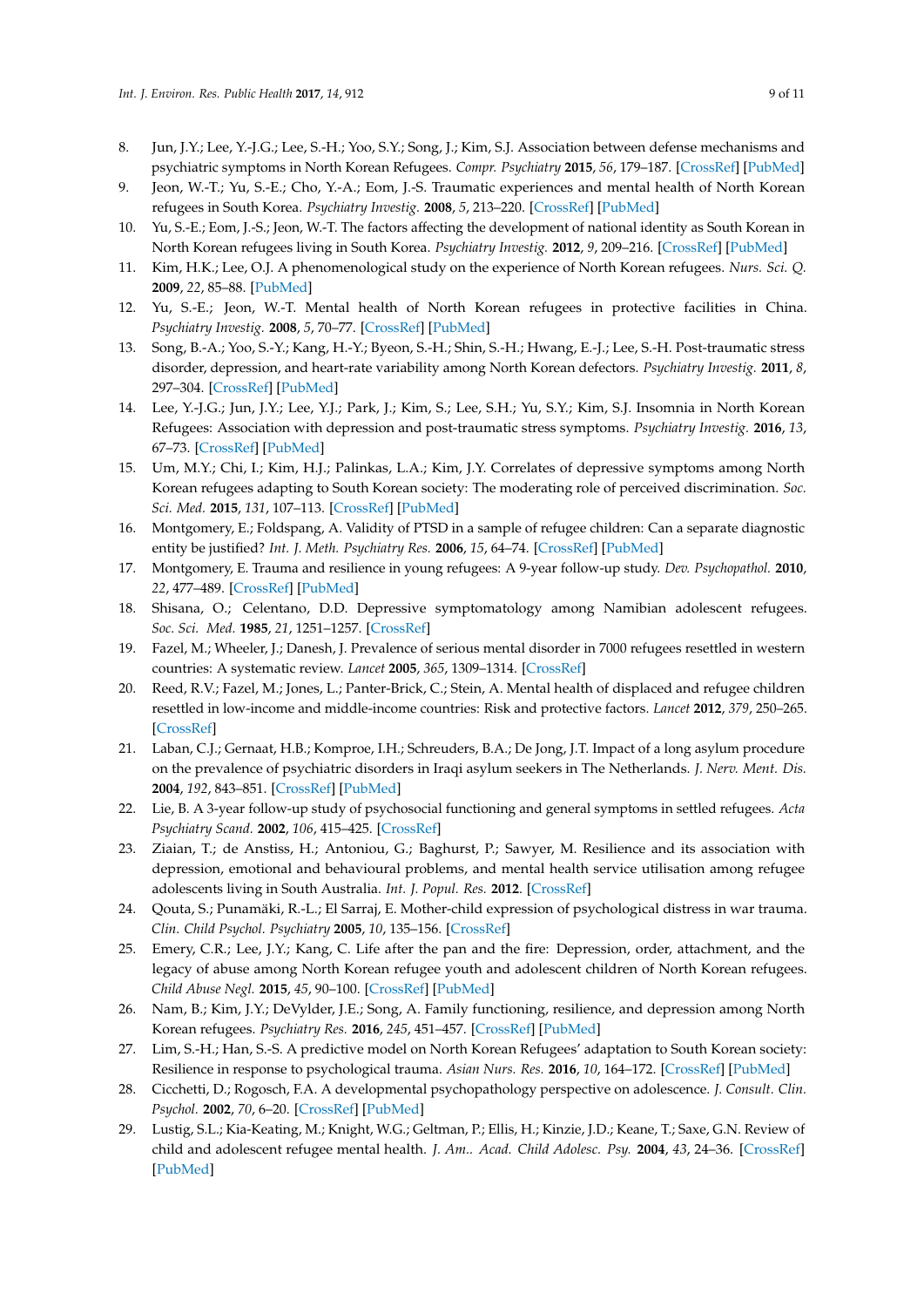- <span id="page-9-0"></span>30. Pacione, L.; Measham, T.; Rousseau, C. Refugee children: Mental health and effective interventions. *Cur. Psychiatry Rep.* **2013**, *15*, 341. [\[CrossRef\]](http://dx.doi.org/10.1007/s11920-012-0341-4) [\[PubMed\]](http://www.ncbi.nlm.nih.gov/pubmed/23307563)
- <span id="page-9-1"></span>31. Smith, B.W.; Dalen, J.; Wiggins, K.; Tooley, E.; Christopher, P.; Bernard, J. The brief resilience scale: Assessing the ability to bounce back. *Inter. J. Behav. Med.* **2008**, *15*, 194–200. [\[CrossRef\]](http://dx.doi.org/10.1080/10705500802222972) [\[PubMed\]](http://www.ncbi.nlm.nih.gov/pubmed/18696313)
- <span id="page-9-2"></span>32. Buss, A.H.; Perry, M. The aggression questionnaire. *J. Pers. Soc. Psychol.* **1992**, *63*, 452–459. [\[CrossRef\]](http://dx.doi.org/10.1037/0022-3514.63.3.452) [\[PubMed\]](http://www.ncbi.nlm.nih.gov/pubmed/1403624)
- <span id="page-9-3"></span>33. Smith, P.; Perrin, S.; Dyregrov, A.; Yule, W. Principal components analysis of the impact of event scale with children in war. *Pers. Indivd. Differ.* **2003**, *34*, 315–322. [\[CrossRef\]](http://dx.doi.org/10.1016/S0191-8869(02)00047-8)
- <span id="page-9-4"></span>34. Horowitz, M.; Wilner, N.; Alvarez, W. Impact of event scale: A measure of subjective stress. *Psychosom. Med.* **1979**, *41*, 209–218. [\[CrossRef\]](http://dx.doi.org/10.1097/00006842-197905000-00004) [\[PubMed\]](http://www.ncbi.nlm.nih.gov/pubmed/472086)
- <span id="page-9-5"></span>35. Saunders, J.B.; Aasland, O.G.; Babor, T.F.; De la Fuente, J.R.; Grant, M. Development of the alcohol use disorders identification test (AUDIT): WHO collaborative project on early detection of persons with harmful alcohol consumption-II. *Addiction* **1993**, *88*, 791–804. [\[CrossRef\]](http://dx.doi.org/10.1111/j.1360-0443.1993.tb02093.x) [\[PubMed\]](http://www.ncbi.nlm.nih.gov/pubmed/8329970)
- <span id="page-9-6"></span>36. Lee, B.; Lee, C.; Lee, P.; Choi, M.; Namkoong, K. Development of Korean version of alcohol use disorders identification test (AUDIT-K): Its reliability and validity. *J. Korean Acad. Addict. Psychiatry* **2000**, *4*, 83–92.
- <span id="page-9-7"></span>37. Bush, K.; Kivlahan, D.R.; McDonell, M.B.; Fihn, S.D.; Bradley, K.A. The AUDIT alcohol consumption questions (AUDIT-C): An effective brief screening test for problem drinking. *Arch. Intern. Med.* **1998**, *158*, 1789–1795. [\[CrossRef\]](http://dx.doi.org/10.1001/archinte.158.16.1789) [\[PubMed\]](http://www.ncbi.nlm.nih.gov/pubmed/9738608)
- <span id="page-9-8"></span>38. Poll, G. World Poll Questions. Available online: [http://media.gallup.com/dataviz/www/WP\\_Questions\\_](http://media.gallup.com/dataviz/www/WP_Questions_WHITE.pdf) [WHITE.pdf](http://media.gallup.com/dataviz/www/WP_Questions_WHITE.pdf) (accessed on 9 August 2017).
- <span id="page-9-9"></span>39. Cantril, H. *Pattern of Human Concerns*; Rutgers University Press: New Brunswick, NJ, USA, 1965.
- <span id="page-9-10"></span>40. Kovacs, M.; Beck, A.T. An empirical-clinical approach toward a definition of childhood depression. In *Depression in Childhood: Diagnosis, Treatment, and Conceptual Models*; Schulterbrandt, J.G., Raskin, A., Eds.; Raven Press: New York, NY, USA, 1977.
- <span id="page-9-11"></span>41. Cho, S.; Lee, Y. Development of the Korean form of the Kovacs' children's depression inventory. *J. Korean Neuropsychiatr. Assoc.* **1990**, *29*, 943–956.
- <span id="page-9-12"></span>42. Yang, J.W.; Kim, Y.J.; Kim, H.S.; Shin, K.M.; Shin, Y.M. Difference between children's self-reports on depression and parents' assessment of children's behaviors. *J. Korean Acad. Child Adolesc. Psychiatry* **2012**, *23*, 76–81. [\[CrossRef\]](http://dx.doi.org/10.5765/jkacap.2012.23.2.76)
- <span id="page-9-13"></span>43. *IBM SPSS Statistics for Windows*, version 21.0; IBM: Armonk, NY, USA, 2012.
- <span id="page-9-15"></span><span id="page-9-14"></span>44. Kessler, R.C. Epidemiology of women and depression. *J Affect. Disord.* **2003**, *74*, 5–13. [\[CrossRef\]](http://dx.doi.org/10.1016/S0165-0327(02)00426-3)
- 45. Association, A.P. *Diagnostic and Statistical Manual of Mental Disorders (DSM-5®)*; American Psychiatric Association Pub.: Washington, DC, USA, 2013.
- <span id="page-9-16"></span>46. Pak, S. The growth status of North Korean refugee children and adolescents from 6 to 19 years of age. *Econ. Human Biol.* **2010**, *8*, 385–395. [\[CrossRef\]](http://dx.doi.org/10.1016/j.ehb.2010.05.006) [\[PubMed\]](http://www.ncbi.nlm.nih.gov/pubmed/20646970)
- <span id="page-9-17"></span>47. Kim, I.-H.; Noh, S. Ethnic and gender differences in the association between discrimination and depressive symptoms among five immigrant groups. *J. Immigr. Minor. Health* **2014**, *16*, 1167–1175. [\[CrossRef\]](http://dx.doi.org/10.1007/s10903-013-9969-3) [\[PubMed\]](http://www.ncbi.nlm.nih.gov/pubmed/24375383)
- <span id="page-9-18"></span>48. Salmon, K.; Bryant, R.A. Posttraumatic stress disorder in children: The influence of developmental factors. *Clin. Psychol. Rev.* **2002**, *22*, 163–188. [\[CrossRef\]](http://dx.doi.org/10.1016/S0272-7358(01)00086-1)
- <span id="page-9-19"></span>49. Chun, H.R. A Social Adaptation Study on the North Korean Refugee's Children Who were Born in the 3rd Countries. Master's Thesis, The Graduate School Yonsei University, Seoul, South Korea, August 2014.
- 50. Choi, K.J. *A Study on Children of Residents escaping from North Korea born in a third Country and Adolescents Escaping from North Korea without Parents' School Adaptation & Support*; North Korean Refugees Foundation: Seoul, South Korea, 2011.
- <span id="page-9-20"></span>51. Lee, I.S.; Park, H.R.; Kim, Y.S.; Park, H.J. Physical and psychological health status of North Korean defector children. *J. Korean Acad. Child Health Nurs.* **2011**, *17*, 256–263. [\[CrossRef\]](http://dx.doi.org/10.4094/jkachn.2011.17.4.256)
- <span id="page-9-21"></span>52. Kim, Y.J. Posttraumatic stress disorder as a mediator between trauma exposure and comorbid mental health conditions in North Korean refugee youth resettled in South Korea. *J. Interpers. Violence* **2016**, *31*, 425–443. [\[CrossRef\]](http://dx.doi.org/10.1177/0886260514555864) [\[PubMed\]](http://www.ncbi.nlm.nih.gov/pubmed/25381279)
- <span id="page-9-22"></span>53. Kim, K.J.; Conger, R.D.; Elder Jr, G.H.; Lorenz, F.O. Reciprocal influences between stressful life events and adolescent internalizing and externalizing problems. *Child Dev.* **2003**, *74*, 127–143. [\[CrossRef\]](http://dx.doi.org/10.1111/1467-8624.00525) [\[PubMed\]](http://www.ncbi.nlm.nih.gov/pubmed/12625440)
- <span id="page-9-23"></span>54. Kim, Y.-H. Predictors for mental health problems among young North Korean refugees in South Korea. *Contemp. Soc. Multicult.* **2013**, *3*, 264–285.